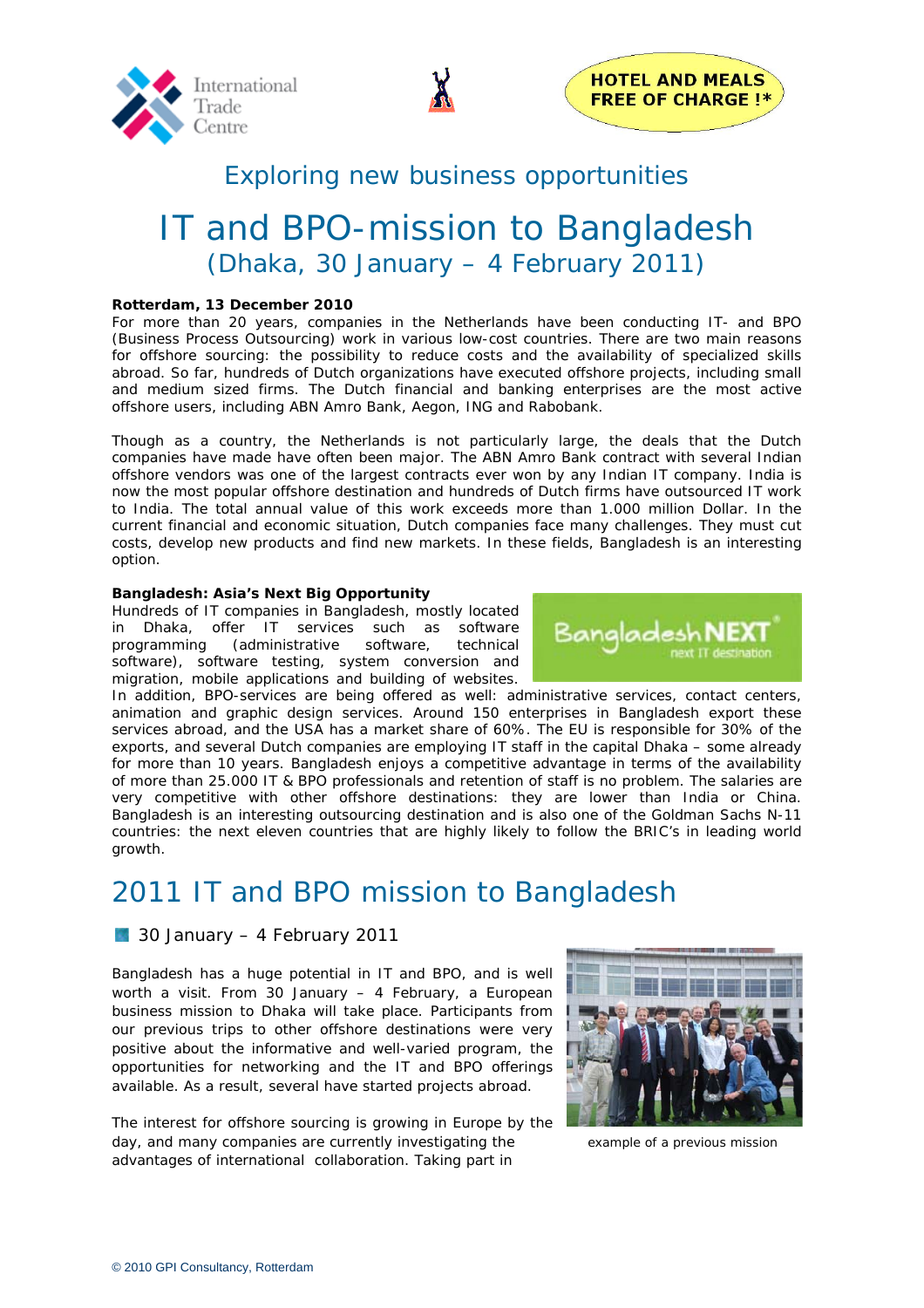a business mission is an excellent way for potential offshore users to acquire information, to network, and to speed up the decision-making process. We expect participants from organizations that are investigating offshoring, and from consultants researching new offshore locations. Companies interested in exploring new potential export markets are also welcome to join the tour. In order to achieve optimal interaction, the number of participants will be limited.

Europe lacks sufficient knowledge about the promising IT and BPO-sector in Bangladesh. The goal of the business mission is to give the participants detailed information about offshoring, and especially about the opportunities in the capital Dhaka. In order to make this business trip attractive, the delegation can visit service providers in various fields, such as software development, animation, cartoons, computer games, mobile games, graphics design services and call centers. The business mission will have an informal character with a visit to the SoftExpo 2011 exhibition (see below), network events (also with Europeans) and with attention to cultural and tourist elements.

# **Including a visit to the SoftExpo 2011 exposition**

The Bangladesh Association of Software and Information Services ([BASIS\)](http://www.basis.org.bd/), the national trade association representing IT and BPO, organizes its annual exposition SoftExpo 2011 from February 1- 5, at Bangabandhu International Conference Centre (BICC), Dhaka. One of the major aims of the event is to present Bangladesh's market potentials to local and international players.



BASIS is expecting more than 200 exhibitors from home and abroad to participate at this exposition. The number of projected visitors in BASIS SoftExpo 2011 is expected to be around 200.000. Apart from showcasing of products and services by the exhibitors, a series of workshops and seminars will also be organized during the expo on various issues.

The European delegation will visit this exhibition. Interested companies can also display their services at a booth during the event; we can be contacted for further details. Information about the SoftExpo can be found at: [www.softexpo.com.bd](http://www.softexpo.com.bd/)



Impression of the BASIS Softexpo 2010





# Business mission to Dhaka in 2011: short overview

#### **Sunday 30 January**

Departure of European participants to Dhaka (note: departure at an earlier date is possible).

### **Monday 31 January**

Arrival in Dhaka; transport to the hotel is arranged. Free afternoon in order to adapt to the time difference. The participants will meet for an informal welcome reception and dinner at a local restaurant. Introduction to Bangladesh; practical information about the mission.

#### **Tuesday 1 February – Thursday 3 February**

Participation at the SoftExpo fair and conference. Tailormade meetings with service providers (at their premises and at SoftExpo) and networking events. Presentations can be arranged at a European Embassy, at the offices of BASIS (Bangladesh Association of Software and Information Services) or DCCI (Dhaka Chamber of Commerce and Industry). Round off meeting on Thursday.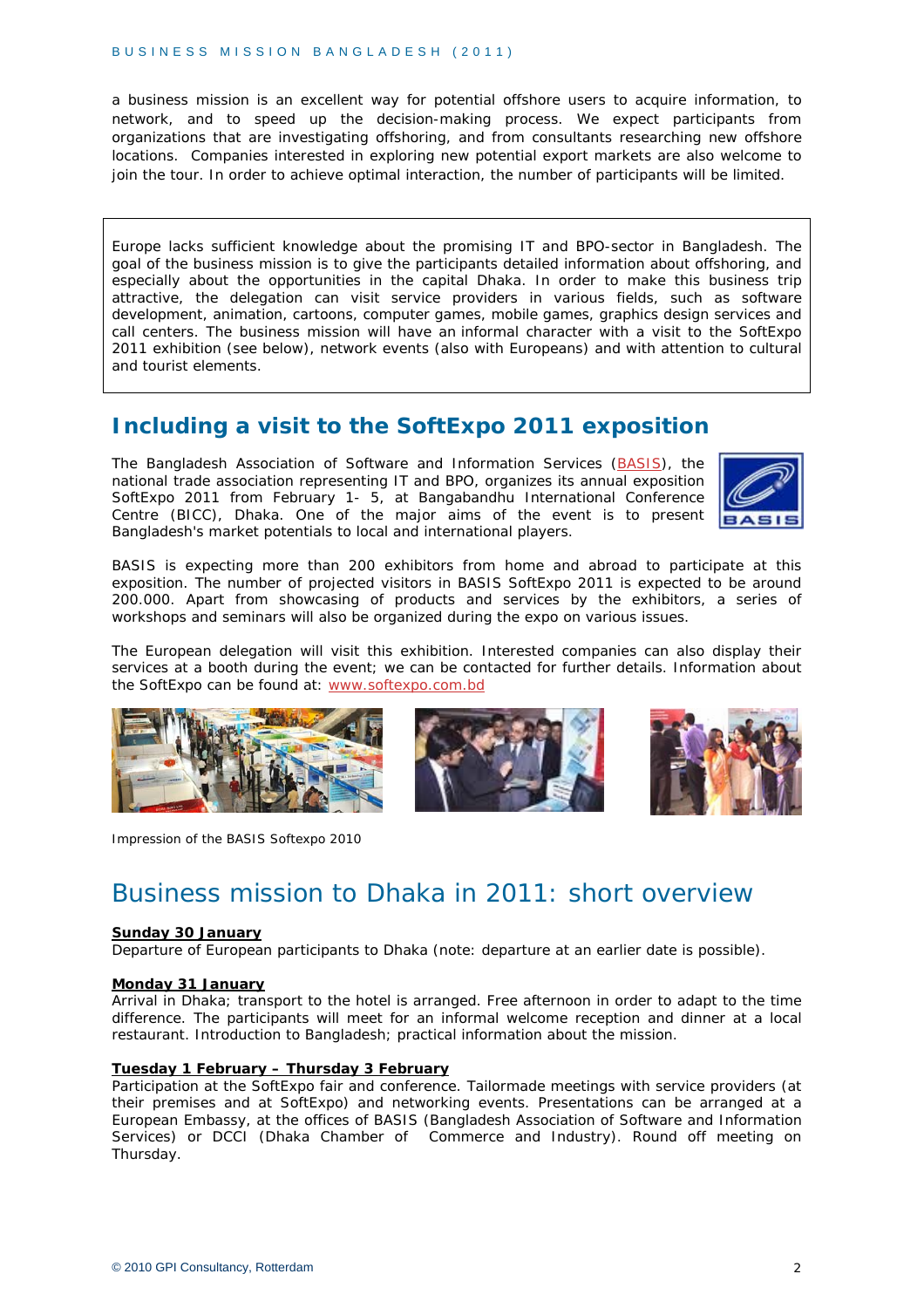## **Friday 4 February (or Saturday 5 February)**

Participants can decide to depart from Dhaka on Friday 4 February. However, there is also the option for informal activities, such as a tour in and around Dhaka, or additional business meetings. In that case, a departure from Dhaka to Europe can also take place on Saturday.



a software company in Dhaka developing iPad applications



# Organizer of the 2011 IT & BPO-mission to Bangladesh

### **International Trade Centre**

The International Trade Centre (ITC), a joint UN-WTO agency engaged in trade-related technical assistance, has started a 30 month project to promote and market Bangladesh as the next offshore outsourcing destination. This project is funded by the Dutch government (through CBI) and the UK, The Netherlands and Denmark are selected as the target markets for the marketing and match-making operations: [www.intracen.org](http://www.intracen.org/)



#### **In cooperation with the following organizations:**

**BASIS** (Bangladesh Association of Software and Information Services) is the national association for Software & IT Enabled Services companies of Bangladesh. Formed in 1997, the association has been working with a vision of developing a vibrant local software and IT service industry in the country. BASIS started with 17 members in 1997; today the membership stands over 380: [www.basis.org.bd](http://www.basis.org.bd/)

**DCCI** (Dhaka Chamber of Commerce and Industry) is the largest and most active chamber of the country and established in 1958. The basic functions of the DCCI relate to the promotion and development of trade, commerce and industry. It is the voice of SMEs and serves as the first point of business contact for penetration into new markets: [www.dhakachamber.com](http://www.dhakachamber.com/)

**CBI** (Centre for the promotion of Exports from developing countries) is an agency of the Dutch Ministry of Development Cooperation. CBI contributes to sustainable economic development in developing countries through the expansion of exports from these countries. It supports a number of IT companies from Bangladesh: [www.cbi.eu](http://www.cbi.eu/)